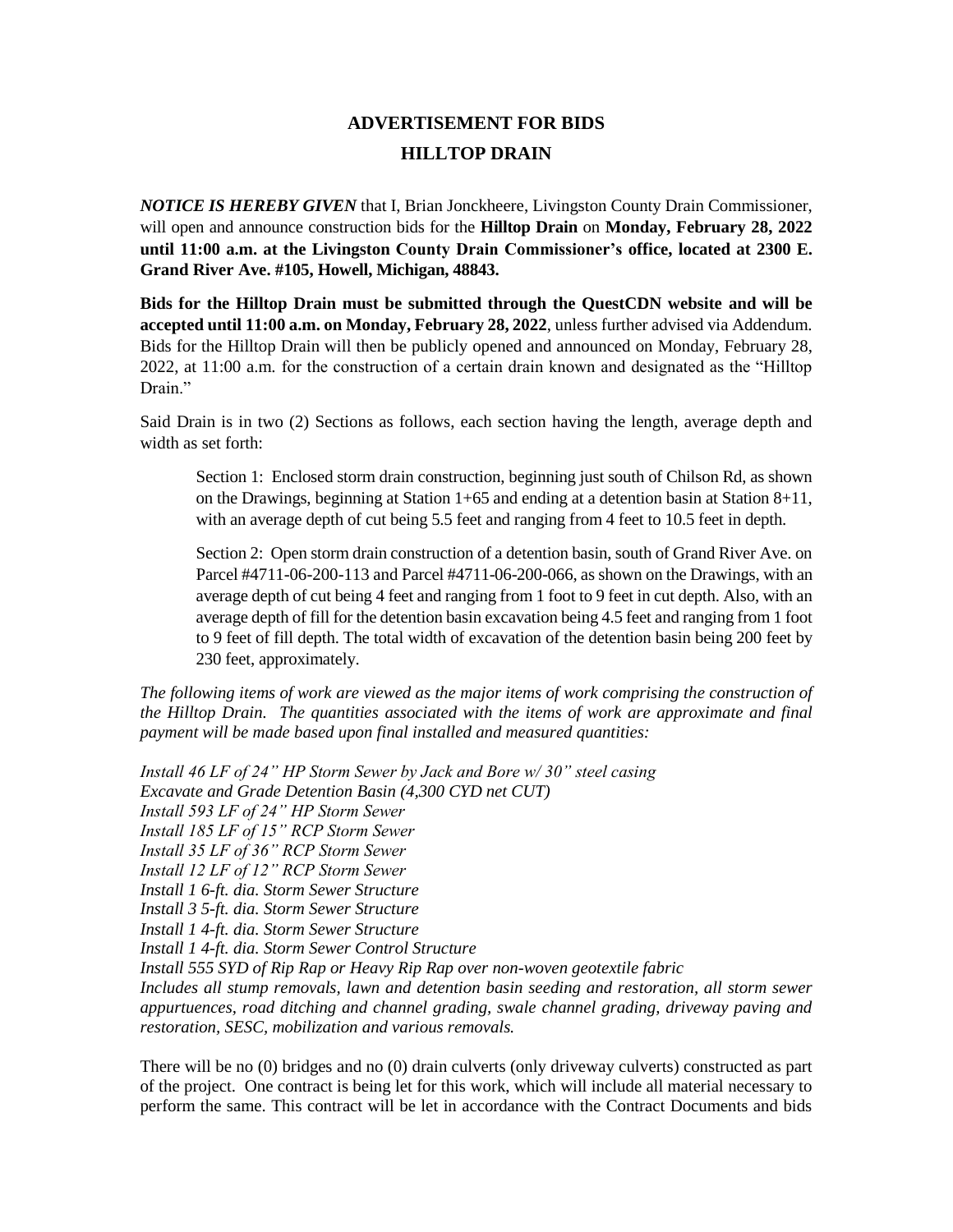will be made and received in accordance with these documents.

Bidders wishing to download the Plans and Specifications at a cost of \$30.00 (which includes the cost of bid submission) may do so by downloading digital project bidding documents by entering **Quest Project Number 8122087** on the website's project search page, or by using this link: **[https://qap.questcdn.com/qap/projects/prj\\_browse/ipp\\_browse\\_grid.html?projType=all&pr](https://qap.questcdn.com/qap/projects/prj_browse/ipp_browse_grid.html?projType=all&provider=6901061&group=6901061) [ovider=6901061&group=6901061](https://qap.questcdn.com/qap/projects/prj_browse/ipp_browse_grid.html?projType=all&provider=6901061&group=6901061)**

Please contact QuestCDN Customer Support at (952) 233-1632 or info@questcdn.com for assistance in free membership registration, downloading, and working with the digital project information. Bidding documents are also available at [www.geiconsultants.com](http://www.geiconsultants.com/) (click on the "GEI Bidding" link).

**A MANDATORY Pre-Bid Meeting will be held on Tuesday, February 8, 2021, at 11:00 a.m. and will begin at the Livingston County Drain Commissioner's office, located at 2300 E. Grand River Ave. #105, Howell, Michigan, 48843.** After a review of the work by the Engineer and representatives of the Livingston County Drain Commissioner, all attendees will visit the project site (located approx. ¼-mile away) where the Engineer will further review the proposed construction work.Prospective Bidders are required to attend and participate in the pre-bid meeting. All prospective Bidders must "sign in" by providing the name of the attendee, business represented, and email address. Only bids from Bidders in attendance at the pre-bid meeting will be opened. All other bids will be considered non-responsive and will be disqualified from bidding on the Drain Contract. The Engineer will transmit to all prospective Bidders of record such Addenda as the Engineer considers necessary in response to questions. Oral statements may not be relied upon and will not be binding or legally effective. Use the Bid Form on QuestCDN for submittal of bids. **You must download the Contract Documents from QuestCDN to bid on the project, to be included on the plan holders list, and to receive Addenda.** The Contractor is responsible for ensuring all addenda have been received and acknowledged prior to submittal of the bid.

**Plans and Bidding Documents** may be examined at the **Livingston County Drain Commissioner's Office, located at 2300 E. Grand River Ave. #105, Howell, Michigan, 48843** after **Tuesday, February 1, 2022 at 12:00 p.m. local time.**

The date for the **Substantial Completion** of such contract is **August 1, 2022**, with the date for the **Final Completion** and ready for Final Payment being **September 15, 2022**, upon receipt of the Notice to Proceed for the Contract. The terms of payment are contained in the contract specifications. The payments for the above-mentioned work will be made based upon completion of Unit Price work on a monthly basis as outlined in the Contract Documents

Any responsible person wanting to bid on the above-mentioned work will be required to deposit bid security in the amount specified in the bidding documents (5%) as a guarantee that they will enter into a contract and furnish the required bonds as prescribed by the contract specifications and applicable law. **All bids shall remain open for 90 days after the day of the bid opening**, but I reserve the right at my sole discretion to release any bid and bid security before that date.

Contracts will be entered into with the lowest responsible bidder giving adequate security for the performance of the work and meeting all conditions represented in the Instructions to Bidders. I reserve the right to reject any and all bids, for any reason by which is not required to be stated publicly, and to adjourn the letting to such time and place as I shall publicly announce.